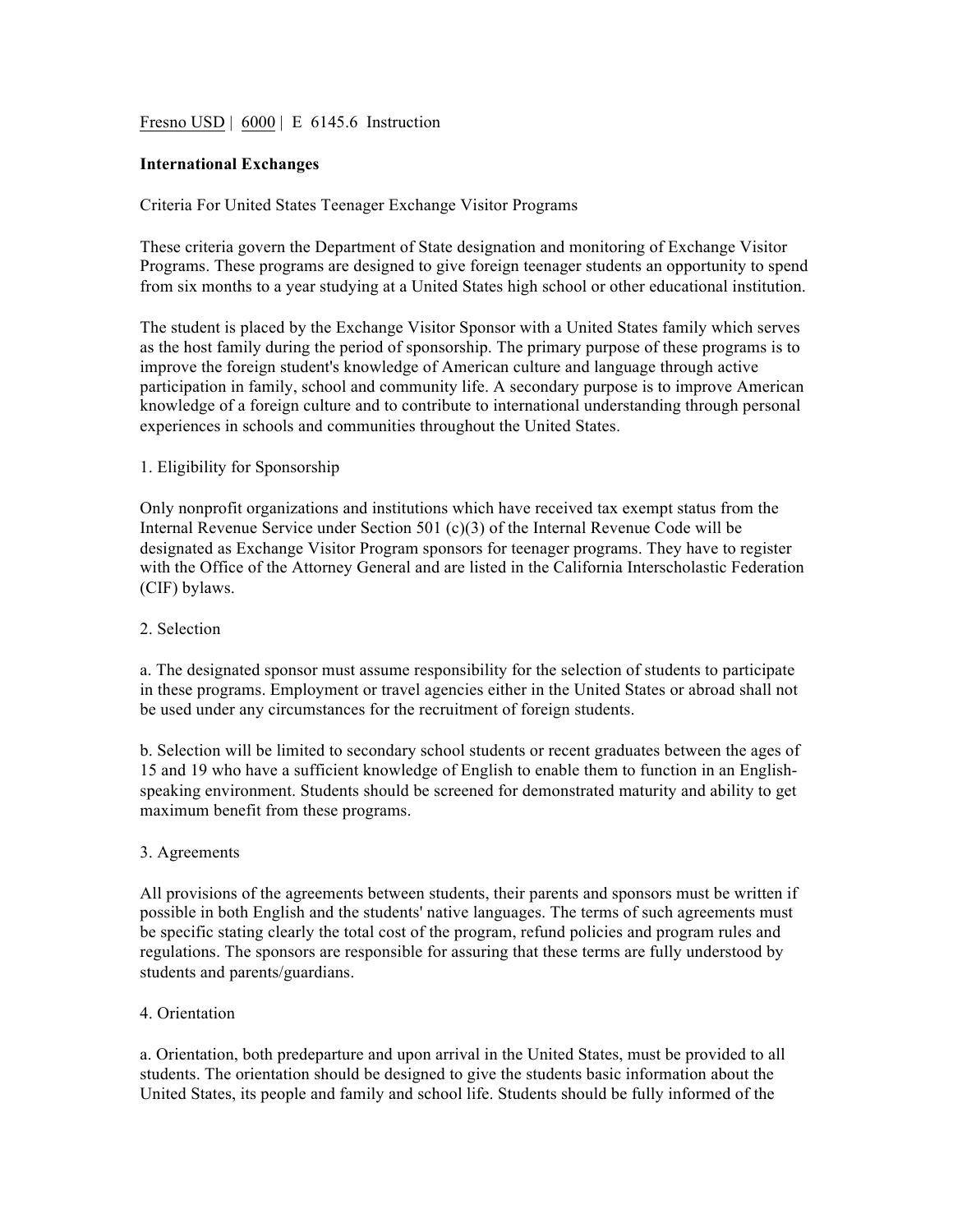nature of the program in which they are participating. Sponsors are encouraged to include returnees in predeparture orientation sessions.

b. Orientation must also be provided to host families in advance of the students' arrival. Each host family should be well briefed on family and school life, customs, religion and mores in its exchange student's native country. Each family should also be apprised of potential problems in hosting an exchange student and provided with suggestions on how to cope with those problems.

c. Students must be provided with an identification card which includes 1) the name and telephone number of an official of the sponsoring organization, 2) the name and number of the Exchange Visitor Program, and 3) the address and telephone number of the Facilitative Services Staff, Bureau of Educational and Cultural Affairs, Department of State.

d. In addition, students and host families may be provided with a copy of the "Criteria for Exchange Visitor Teenager Programs."

5. Health, Accident and Liability Insurance

a. The sponsor is responsible for ensuring that every student selected to participate in the program has appropriate medical coverage. Minimum acceptable coverage must include 1) basic medical/accident of \$2,000 (per injury or illness), 2) preparation and transportation of remains to home country (at least \$1,500), and dismemberment coverage.

b. Coverage may be provided in any of the following ways, with the Department informed of the sponsor's choice:

(1) By health and accident coverage arranged for by the student.

(2) By health and accident insurance coverage arranged for by the sponsor.

(3) By the sponsor assuming all financial responsibilities for a student's illnesses and accidents from the time the student leaves his/her home country until he/she returns home.

6. Geographical Distribution

Sponsors must develop plans to ensure that groups of students, especially those of the same nationality, are not clustered. Every effort must be made to have the students widely dispersed throughout the country. No more than four foreign students and no more than two of the same nationality may be placed in one high school by a sponsor.

7. Placement of Students in United States Schools

a. No organization sponsoring this type of exchange program shall place a student in a secondary school without first notifying the Office of Student Transfer and obtaining approval for the admission of the students. Sponsors must make clear arrangements with school authorities regarding any tuition payments or waivers of tuition.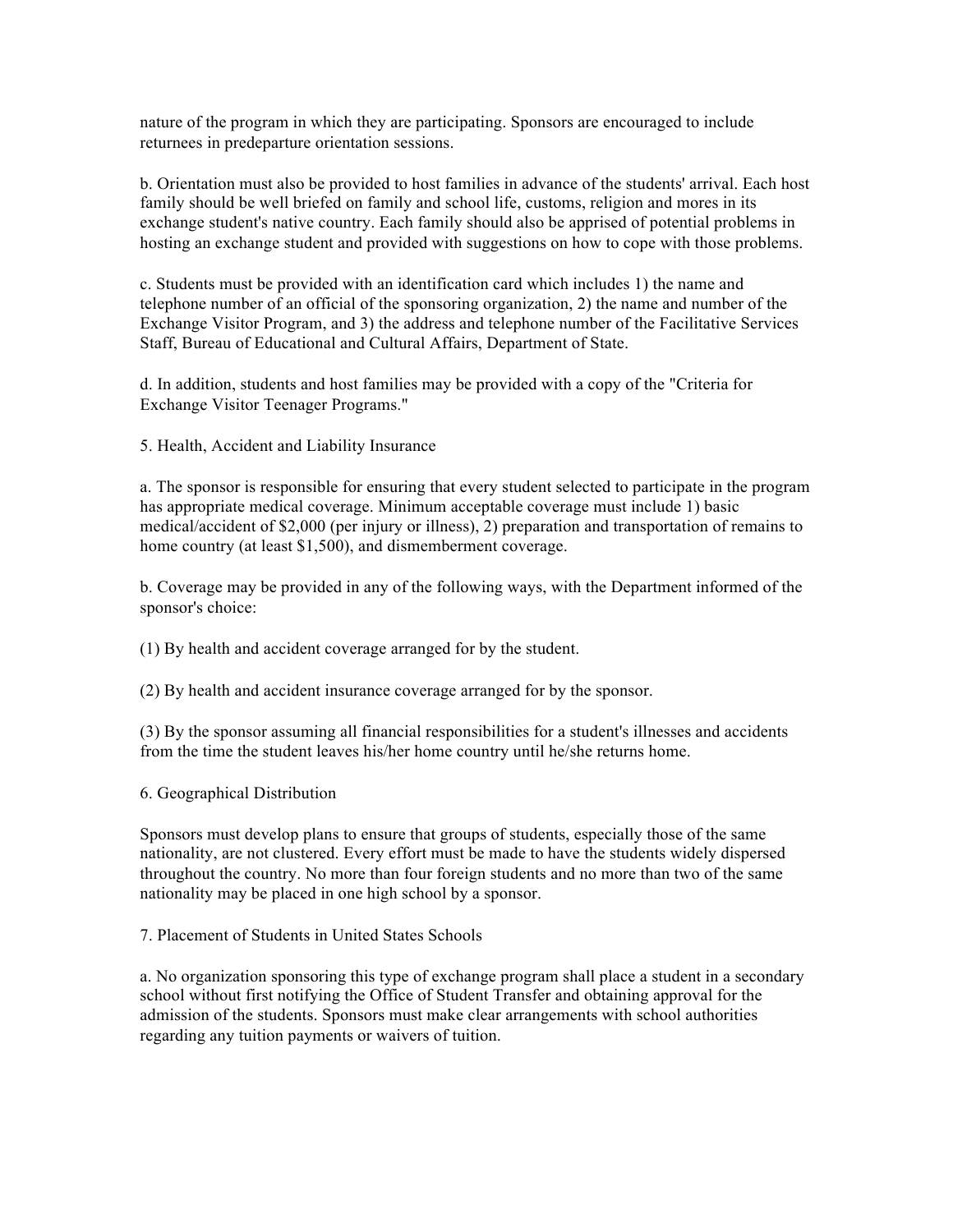b. Placement of the student in a secondary school should be arranged at least five weeks in advance of the student's departure from the student's native country. In any event, such placement must be made before the student's arrival in the United States.

c. Each regular high school in the district will be allowed two foreign exchange students from each organization. Schools that have been declared at capacity by the Office of Facilities Management & Planning will not be allowed any foreign exchange students.

8. Placement of Students in United States Host Families

a. The designated program sponsor is responsible for the selection of the American host family. A program sponsor's representative must personally interview and visit the home of each host family before the family is permitted to receive an exchange student. Telephone interviews are not sufficient. Employment agencies shall not be used, under any circumstances, for the placement of exchange students. Host person(s) must acquire a Caregiver's Affidavit from the Office of Student Transfers.

b. The student shall not be asked to perform the duties of a household domestic under any circumstances. However, students should be made aware that they may be asked to assist with some of the normal daily chores (keeping their rooms neat, helping with the dishes) which all of the members of the household must do.

c. The American host family should have at home during nonschool hours at least one family member, preferably a teenager, to assure the exchange student of some companionship.

d. Sponsors must make every effort to assure that a student is placed with the family which promises the greatest compatibility for the student. Such arrangements should be made well in advance so that the students and their hosts have ample time for correspondence before the students leave their home countries.

e. Sponsors should notify students of their home placement at least five weeks prior to their departure for the United States.

f. A host family should be given the background data and arrival information about the student at least five weeks prior to the student's arrival in the United States.

g. Home placement must be made before the student's arrival in the United States. Noncompliance with this requirement can result in immediate suspension or revocation of exchange visitor designation.

9. Supervision

a. The sponsor must assume the responsibility of resolving problems including, if necessary, the changing of host families and the early return home of the exchange student because of personal or family difficulties.

b. Sponsors must contact students and their host families periodically throughout their exchange visit to ensure that problems are dealt with promptly and effectively. These periodic contacts should include personal meetings with students.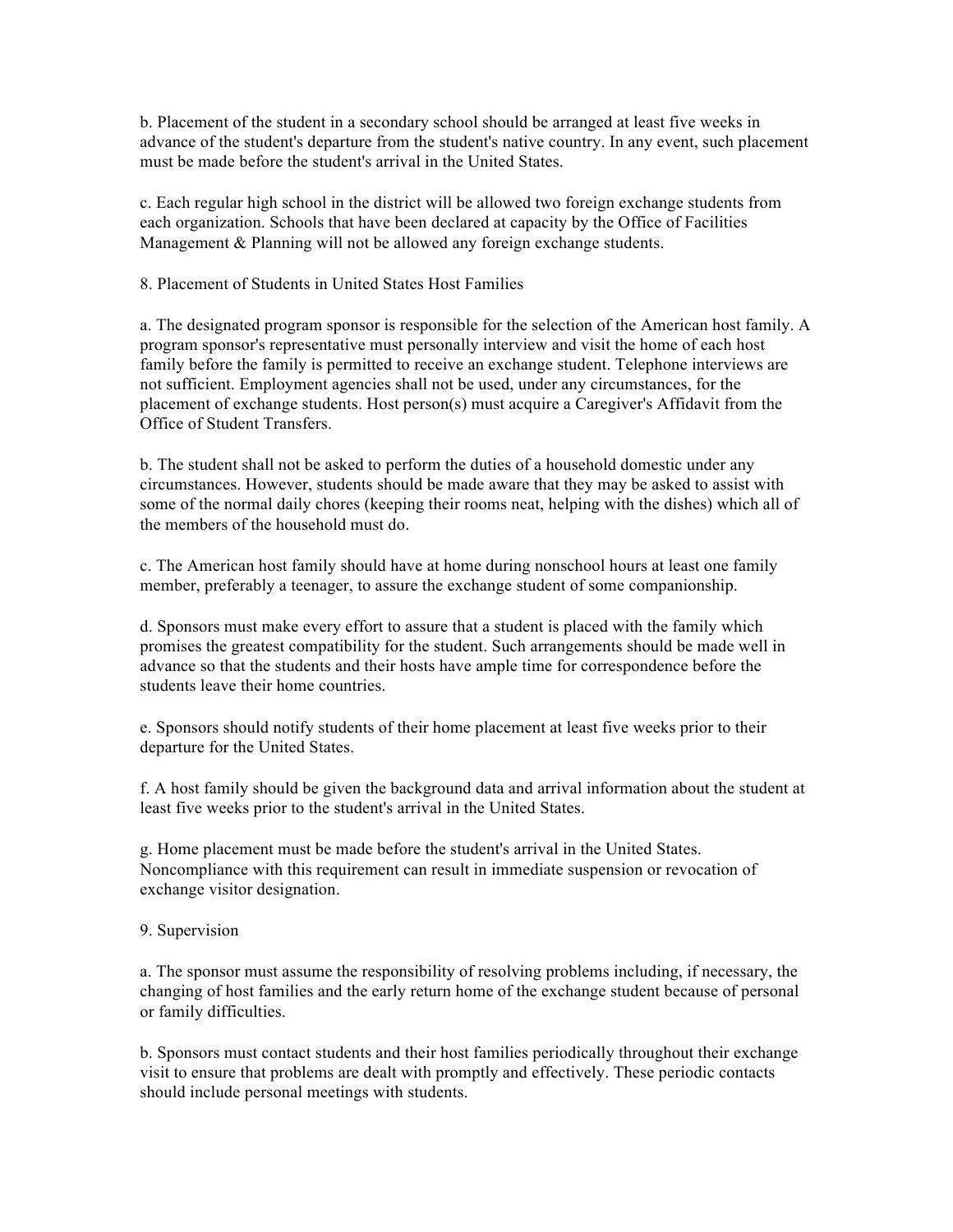c. The sponsor must provide the host family with a copy of the identification card furnished each student (see 4.c.) as well as with names, addresses and telephone numbers of both local and national officials of the sponsoring organization who can be contacted at any time in case of an emergency or other problems.

d. Sponsors must solicit written evaluations of the exchange program from students and host families at the termination of the exchange visit. Student evaluations should include discussion of host families, host schools, area representatives of sponsors, orientation programs and suggested improvements. Host family evaluations should include discussion of exchange students, area representatives, orientation programs and suggested improvements.

## 10. Employment

Students in the teenager program are not permitted to accept full-time employment during their stay in the United States. However, noncompetitive small jobs, not to exceed ten hours per week, such as tutoring, grass cutting, baby or people sitting, newspaper delivery, etc., will be allowed.

## 11. Financial Responsibility

a. A sponsor must guarantee return transportation for students in the event of a default by their organization. This may be done by the purchase of round trip charter tickets, the purchase of round trip tickets on regularly scheduled flights, or a combination of the two. Alternatively, a sponsor may arrange a surety bond or surety trust agreement with a bank to ensure return transportation.

b. Sponsors are required to have available for review by the Department of State an audited financial statement of their operations. The financial statement should include an itemized list of the salaries of the officers of the organization.

c. Sponsors and host families should understand that the school district is not obligated for student-related expenses, such as meals, transportation, yearbook, activities, and test fees.

# 12. Reports

Sponsors will furnish the Department of State with an annual report on their programs at the end of each year. A questionnaire will be sent to sponsors each year to assist them in preparing the report.

13. Suspension or Revocation of Exchange Visitor Program

#### Destination

Sponsors who are found to be in violation of the above criteria are subject to having program designations suspended or revoked in accordance with Section 63.16 of the Regulations Governing Designated Exchange Visitor Programs.

# Exhibit FRESNO UNIFIED SCHOOL DISTRICT

version: September 28, 2001 Fresno, California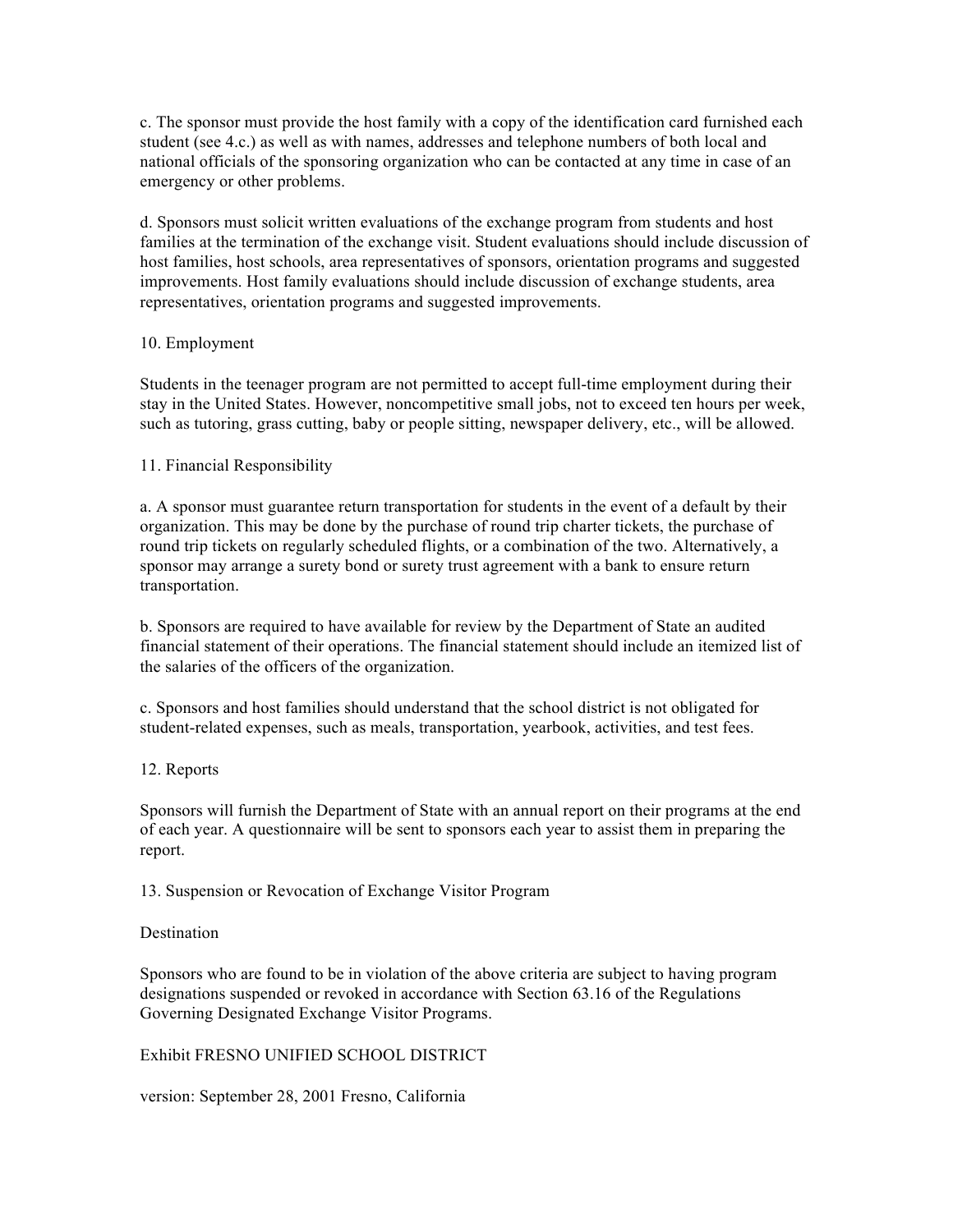Foreign Exchange Student Graduation Worksheet

 $NAME$  $\overline{\phantom{a}}$ 

DATE

I understand that participation in a foreign exchange program requires prior approval by the school of attendance and that I must fulfill all graduation requirements of the district prior to receiving a diploma of graduation. I also understand that if I receive written evaluations for my classes in the host country instead of letter grades or percentages, pass or fail grades may be given on the basis of these evaluations.

To transfer credits from a foreign exchange school, I must be sure to do the following:

1. Earn passing grades at an accredited academic school.

2. Return with an official transcript which is translated into English. (Course descriptions are helpful.)

3. Have written on the transcript the total minutes per class session, the number of times a class meets per week and the total number of classes per grading period.

 $\overline{\phantom{a}}$ 

Student Signature Parent Signature Date

GRADUATION REQUIREMENTS, CLASS OF 19\_\_\_\_:

Required Completed Needed Basic Skills Assessment (BSA)

Pass Fail

English Language Arts 30 \_\_\_\_\_\_ Math Skills

Modern World History 10 \_\_\_\_\_ \_\_\_\_\_ Reading Skills \_\_\_\_\_ \_\_\_\_

United States History 10 \_\_\_\_\_ \_\_\_\_\_ Writing Skills \_\_\_\_\_ \_\_\_\_

American Government 5 \_\_\_\_\_\_ Writing Sample \_\_\_\_\_

Economics 5

Biological Science 10 \_\_\_\_\_ \_\_\_\_

Physical Science 10 \_\_\_\_\_\_\_

Mathematics  $20 \_$